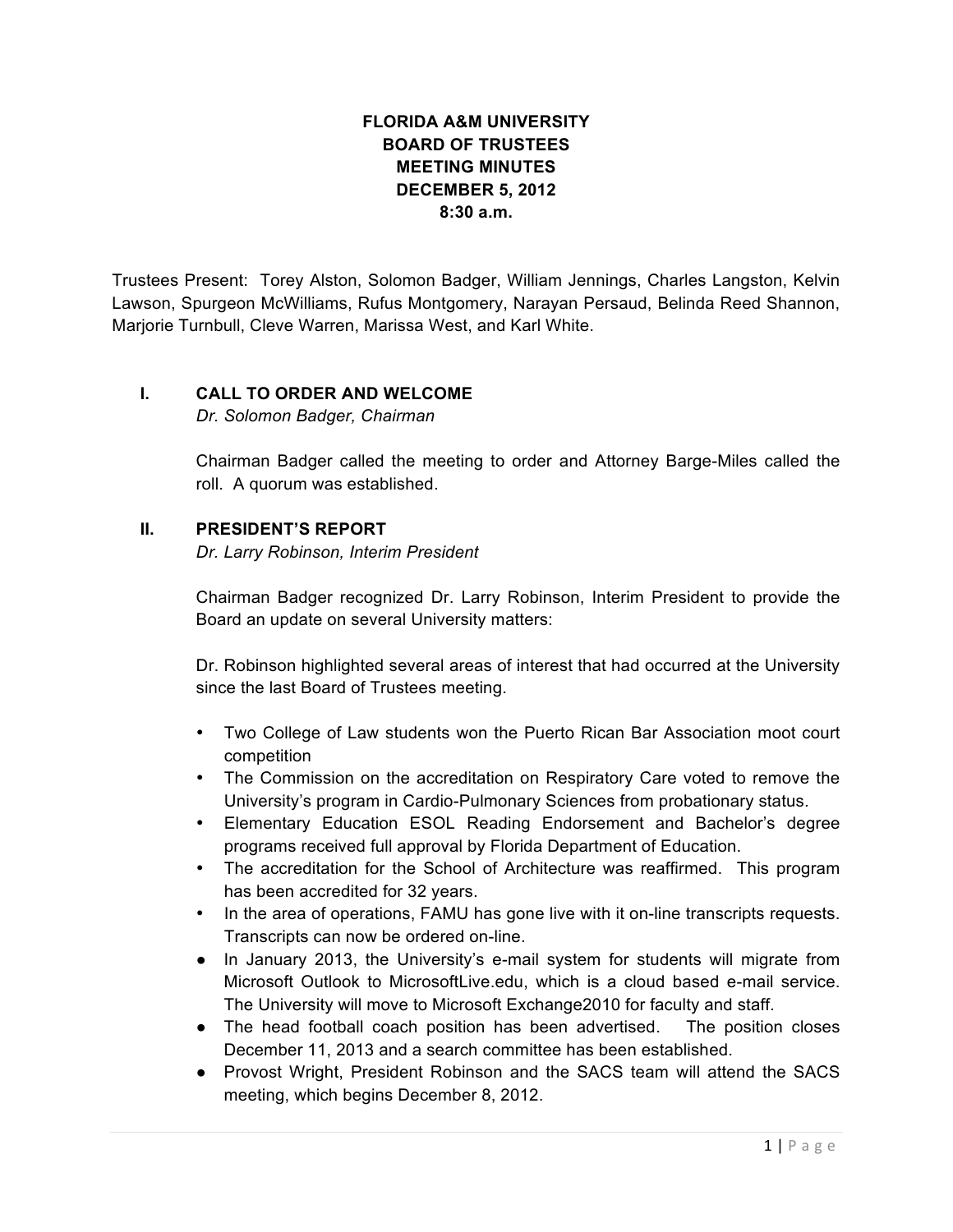- The University will host its holiday celebration/toy drive on December 12, 2012.
- Fall Commencement will be held in the Alfred Lawson Center on December 14, 2012.
- The University will close in observance of its Winter Break December 24, 2012 January 1, 2013.
- Trustee Persaud raised questions regarding the College of Law, American Bar Association Accreditation Visit Report and the bar passage rate. He stated that he was concerned about issues that were raised by the ABA four years ago, the mission change and the low bar passage rate. Dr. Robinson assured him that the University has already begun to address the problems that were identified by the ABA. One of the issues was bar passage. The University established a fee, which was approved by the Board of Governors. The new fee will allow the University to charge students for the bar preparation program. He stated that with this realignment of resources, students will be better prepared in their academic program of study. He also noted that the July 2012 bar scores were the highest that that the graduates have reached for first-time takers, which is a move in the right direction.
- Trustee McWilliams raised concerns regarding the filling of the head football coach and the director of marching bands. He stated that his constituents have expressed concerns about when those positions will be filled.
- Trustee White requested an update on sponsored research, including patents. President Robinson indicated that Dr. Ken Redda, interim Vice President for Research, will give a formal update at the next Board meeting.
- Trustee Lawson asked that the Board be provided an update on the vacancies at the University, including deanships.

# **III. Update on Anti-Hazing Plan**

*Trustee Belinda Shannon*

● Trustee Shannon provided an update on the University's anti-hazing plan. She stated that the University has created an anti-hazing website, it hosted an antihazing town hall meeting and it has re-instated intake in student organizations with enhanced requirements. The University created several new positions: two in judicial affairs, a special assistant to the president for anti-hazing, and music compliance officer. The University is also working to re-constitute the Anti-Hazing Committee. The following individuals have agreed to serve: Vice Admiral Retired Navy David Brewer, Dr. Michael Bouie, Dr. Eugene Emory, Attorney Rasheed Ali Cromwell, and Professor Cheryl Grills. Admiral Brewer will chair the committee. This Committee is charged with focusing on the hazing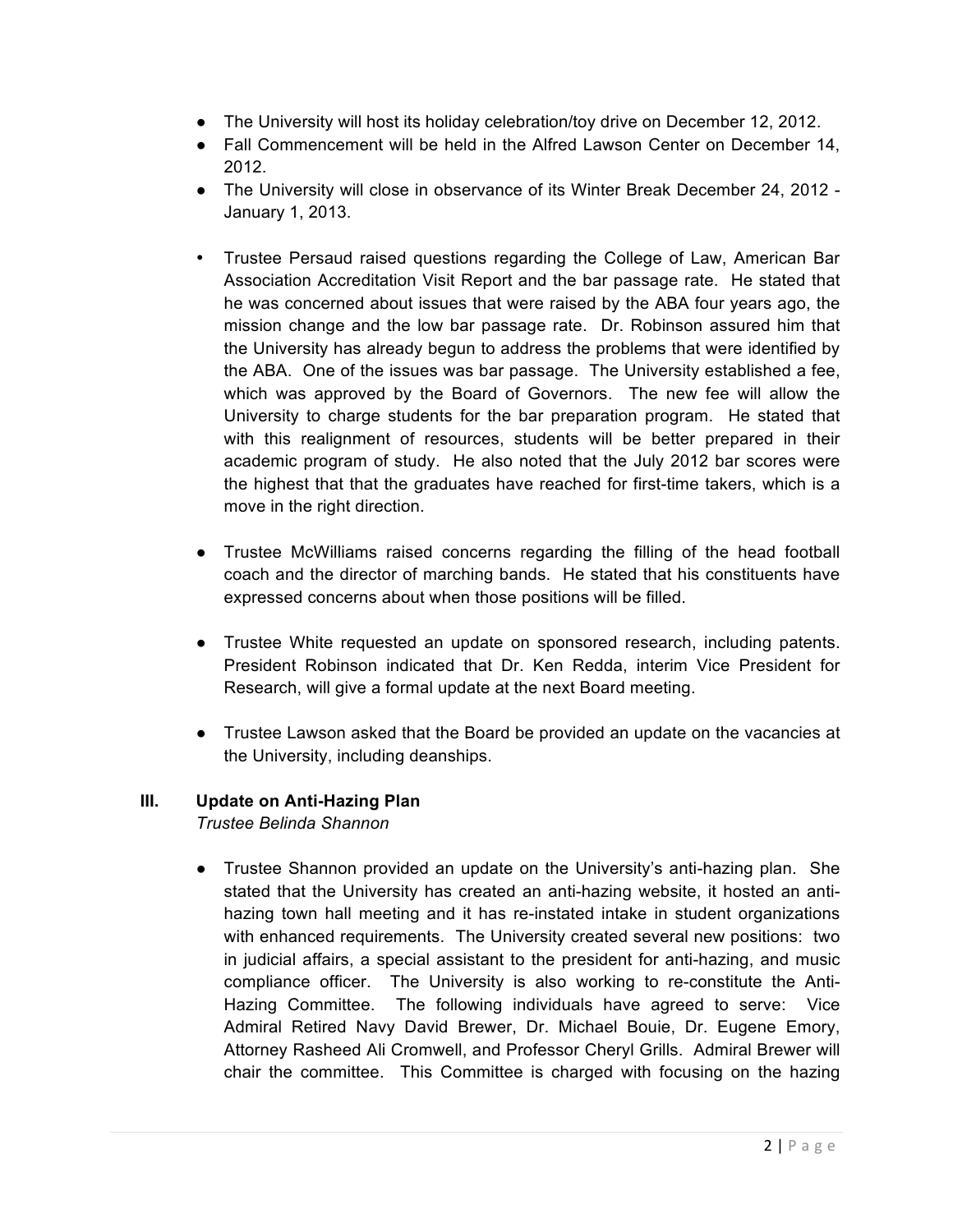practices on campus and how hazing can be curtailed. The Committee will also work closely with the new special assistant to the president for anti-hazing.

- The Board entertained a discussion regarding services that have been provided by DKC regarding crisis management, as the current contract was slated to end January 13, 2013. The contract for consulting services is \$7,500 per month. Trustee Shannon moved approval of the new contract. The motion was seconded by Trustee White. The Board raised several concerns regarding the scope of the contract and requested a year-end report from DKC outlining the matters it had handled. Trustee Turnbull offered a substitute motion which would extend the contract for two months from the time it expires. The motion was accepted by Trustee Shannon and seconded by Trustee Langston. The motion carried. The Board also asked for additional information from DKC regarding re-branding.
- Trustee Turnbull inquired about the interviews of candidates for the director of marching and pep bands. She suggested that the candidates should be fully vetted regarding hazing, as they are being interviewed. She further suggested that candidates should be asked if they had participated in hazing, if they had been hazed, had they ever worked somewhere where hazing occurred, and what would they do to curtail hazing. She indicated that this information is critical. Provost Rodner Wright confirmed that candidates had been asked those questions regarding hazing.

### **IV. UPDATE ON PRESIDENTIAL SEARCH**

*Trustee Karl White*

Trustee Badger recognized Trustee White for an update on the presidential search process. He indicated that the search committee had met earlier that morning. He stated that the University has retained a search firm, Greenwood-Asher. Two representatives from the firm, Ms. Marion Frenche and Ms. Julie Holley, gave a presentation during the earlier session, regarding the firm and the services it offers. The firm will begin to develop a position statement and advertise the position. He state that the committee anticipates that the University will have a new president in place by the beginning of the fiscal year.

# **IV. UPDATE ON 800-BED FACILITY**

*Mr. Kendall Jones, Associate Vice President for Construction and Facilities Management*

Mr. Joseph Bakker, Interim Vice President for Administrative and Financial Services called on Kendall Jones to present an update regarding the 800-bed unit. Mr. Jones reported that the University issued a "Notice to Proceed" with the construction of the 800-bed dormitory project to J. Kokolakis Contracting, Inc, on November 27, 2012.